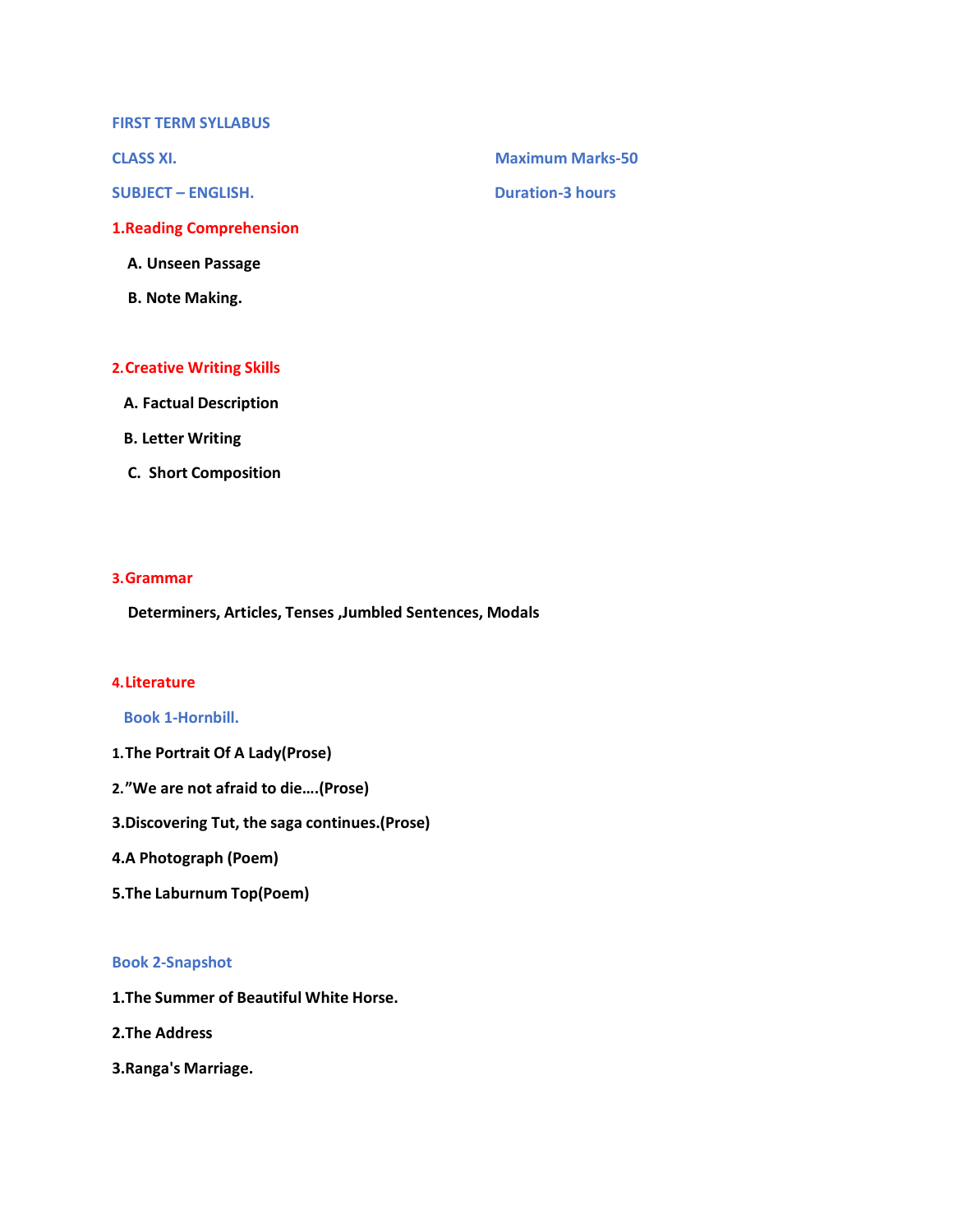## **Paper pattern**

| <b>Topic</b>                         | <b>Name of Lesson</b>                                                              | <b>Nature of Ques</b>     | <b>Marks</b><br><b>Distribution</b> |
|--------------------------------------|------------------------------------------------------------------------------------|---------------------------|-------------------------------------|
| 1.Reading<br><b>Comprehension</b>    | 1. Unseen Passage                                                                  | Objective                 | 5                                   |
|                                      | 2. Note Making                                                                     | Subjective                | 4                                   |
| 2. Creative<br><b>Writing Skills</b> | 1.Factual<br><b>Description</b>                                                    | <b>Fill in the blanks</b> | 4                                   |
|                                      | <b>2.Letter Writing</b><br>3.Short                                                 | Subjective                | 4                                   |
|                                      | <b>Composition</b>                                                                 | From given words          | 4                                   |
| 3.Grammar                            | Determiners,<br>Articles, Tenses,<br><b>Jumbled</b><br>sentences,<br><b>Modals</b> | Objective                 | 8                                   |
| 4. Literature                        | <b>Book 1- Hornbill</b>                                                            | <b>Short Questions</b>    | 6                                   |
|                                      |                                                                                    | <b>Essay Type Ques.</b>   | 3                                   |
|                                      | Poetry                                                                             | One word or one<br>liner  | 3                                   |
|                                      | <b>Book 2-Snapshot</b>                                                             | <b>Short Questions</b>    | 6                                   |
|                                      |                                                                                    | <b>Essay Type Ques</b>    | 3                                   |
|                                      |                                                                                    | <b>Total</b>              | 50                                  |